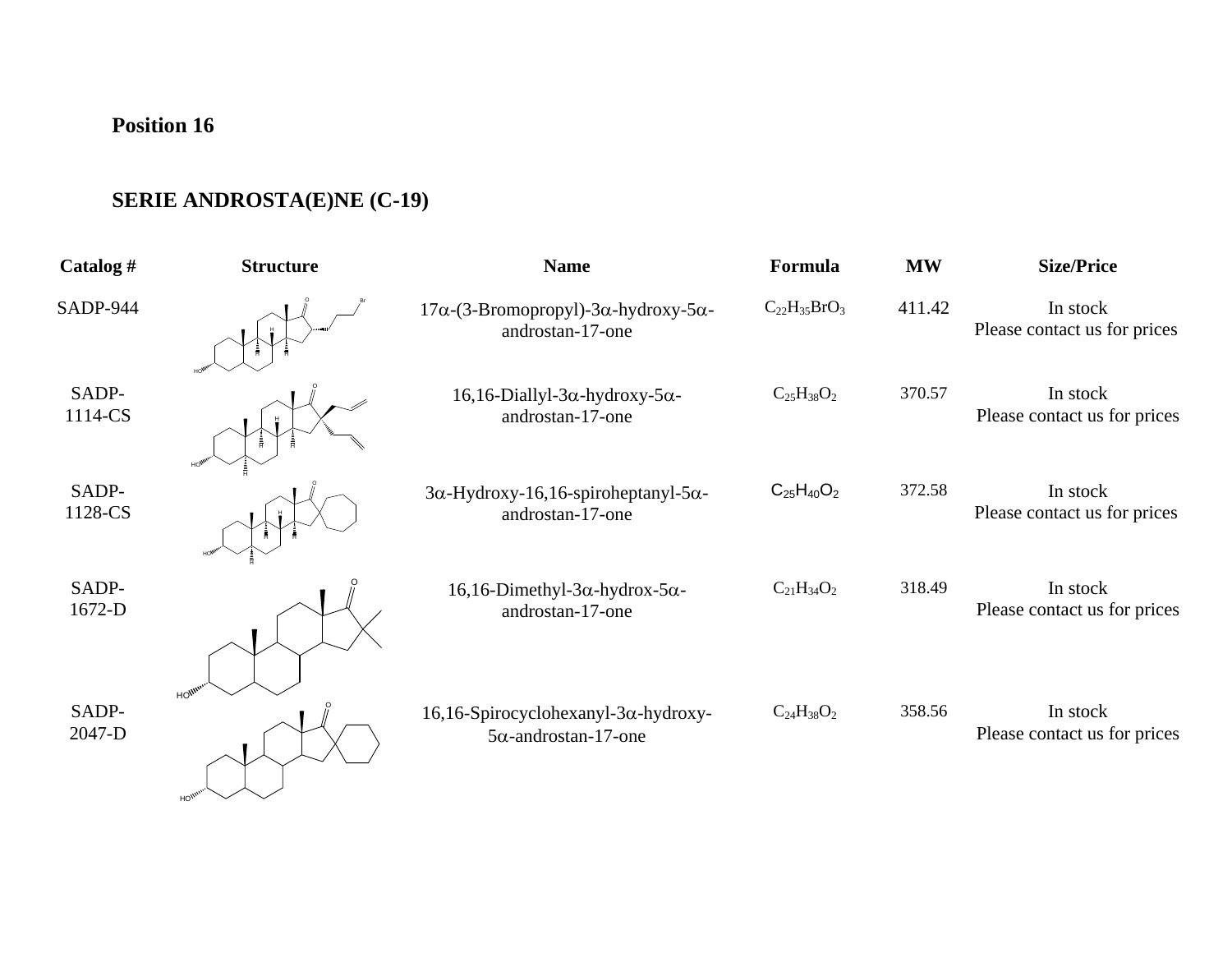| SADP-<br>4379-1 |    | $16, 16$ -Spiroheptanyl-5 $\alpha$ -androstan-<br>$3\alpha$ , 17 $\beta$ -diol  | $C_{25}H_{42}O_2$ | 374.60 | In stock<br>Please contact us for prices |
|-----------------|----|---------------------------------------------------------------------------------|-------------------|--------|------------------------------------------|
| SADP-<br>4380-1 |    | $16, 16$ -Spirohexanyl-5 $\alpha$ -androstan-<br>$3\alpha$ , 17 $\beta$ -diol   | $C_{24}H_{40}O_2$ | 360.57 | In stock<br>Please contact us for prices |
| SADP-<br>4381-1 |    | $16, 16$ -Dimethyl-3 $\alpha$ -methoxy-5 $\alpha$ -<br>androstan- $17\beta$ -ol | $C_{22}H_{38}O_2$ | 334.54 | In stock<br>Please contact us for prices |
| SADP-<br>4382-1 |    | $16, 16$ -Diallyl-5 $\alpha$ -androstan-3 $\alpha$ , 17 $\beta$ -diol           | $C_{25}H_{40}O_2$ | 372.58 | In stock<br>Please contact us for prices |
| SADP-<br>4449-1 |    | $16, 16$ -Diallyl-3 $\beta$ -allyloxy-5 $\alpha$ -<br>androstan- $17\beta$ -ol  | $C_{28}H_{44}O_2$ | 412.65 | In stock<br>Please contact us for prices |
| SADP-<br>4450-1 | HO | $16, 16$ -Dimethyl-5 $\alpha$ -androstan-3 $\beta$ ,17 $\beta$ -<br>diol        | $C_{21}H_{36}O_2$ | 320.51 | In stock<br>Please contact us for prices |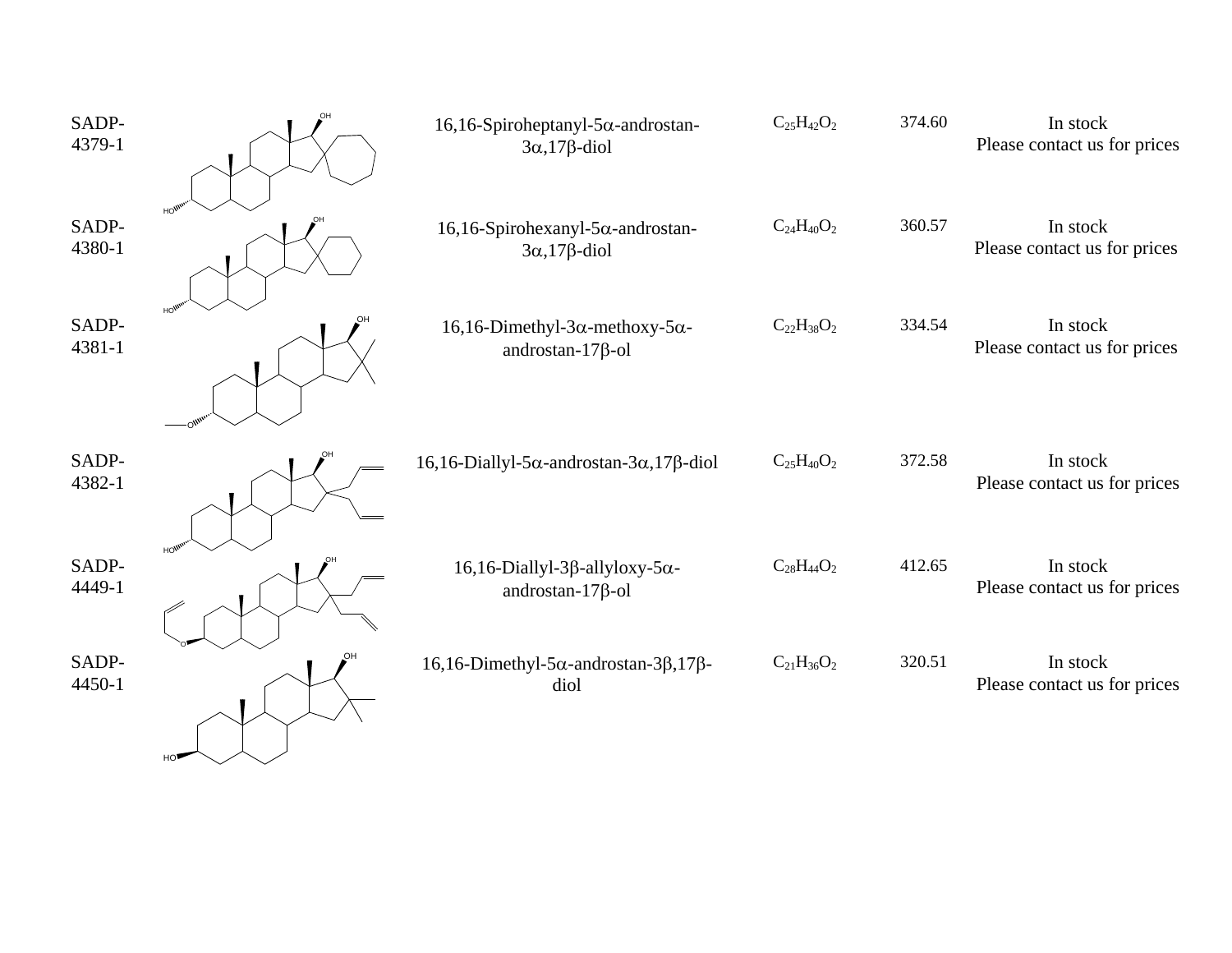

## **SERIE ESTRANE (C-18)**

| Catalog $#$            | <b>Structure</b>          | <b>Name</b>                                                                                                                   | Formula                          | <b>MW</b> | <b>Size/Price</b>                        |
|------------------------|---------------------------|-------------------------------------------------------------------------------------------------------------------------------|----------------------------------|-----------|------------------------------------------|
| SEDP-116-<br><b>CS</b> | HO <sup>*</sup>           | $(5 R,S)$ -N-Butyl,N-methyl-5-bromo-7-<br>$(3',17'\beta$ -dihydroxyestra-1',3',5'(10')-<br>trien-17' $\alpha$ -yl) hexanamide | $C_{30}H_{46}$ BrNO <sub>3</sub> | 548.60    | In stock<br>Please contact us for prices |
| <b>SEDP-466</b>        | CONBuMe<br>OH<br>Ă<br>ΗO΄ | $3-Hydroxy-16\alpha$ -propylestra-1,3,5(10)-<br>trien- $17$ - $\beta$ -ol                                                     | $C_{12}H_{30}O_2$                | 314.46    | In stock<br>Please contact us for prices |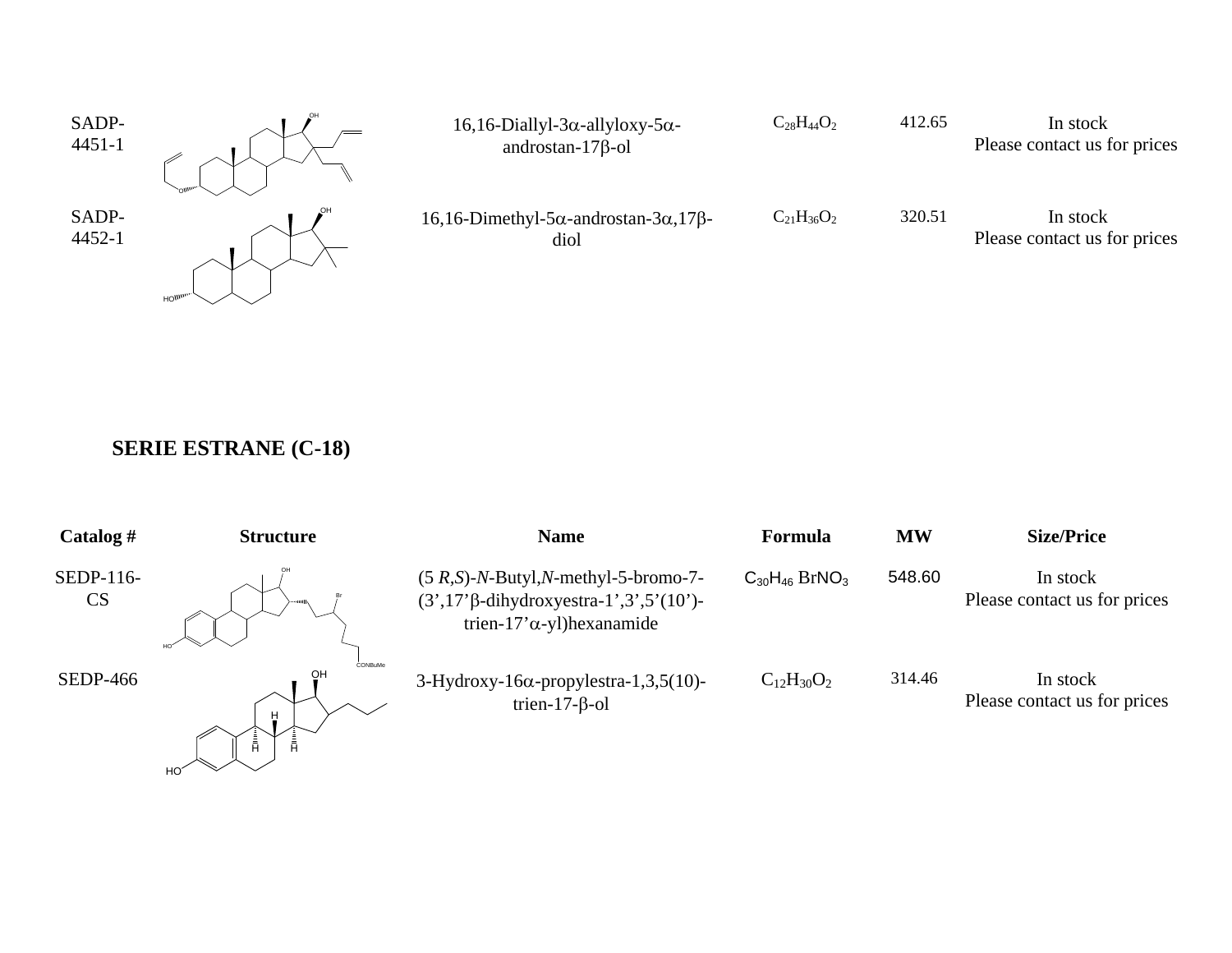| <b>SEDP-487</b>                    |                                 | 16α-(3-Chloropropyl)-3-hydroxyestra-<br>$1,3,5(10)$ -trien-17- $\beta$ -ol                           | $C_{21}H_{29}ClO_2$ | 348.91 | In stock<br>Please contact us for prices |
|------------------------------------|---------------------------------|------------------------------------------------------------------------------------------------------|---------------------|--------|------------------------------------------|
| <b>SEDP-504</b>                    |                                 | $3$ -Hydroxy-16 $\alpha$ -(3-<br>thiocyanopropyl)estra-1,3,5(10)-trien-<br>$17 - \beta - 01$         | $C_{22}H_{29}SNO2$  | 371.54 | In stock<br>Please contact us for prices |
| <b>SEDP-574</b>                    |                                 | 3-Hydroxy-16α-(2-bromoethyl)estra-<br>$1,3,5(10)$ -trien-17 $\beta$ -ol                              | $C_{20}H_{27}BrO_2$ | 379.33 | In stock<br>Please contact us for prices |
| <b>SEDP-623</b>                    |                                 | $(3'R,S)$ -3-Hydroxy-17 $\alpha$ - $(3'$ -hydroxy-<br>4'-octyn-1-yl)estra-1,3,5(10)-trien-17β-<br>οI | $C_{26}H_{36}O_3$   | 396.56 | In stock<br>Please contact us for prices |
| <b>SEDP-650</b>                    | OН<br>$m(CH2)11CH3$<br>Ĥ.<br>HO | 3-Hydroxy-17α-dodecanylestra-<br>$1,3,5(10)$ -trien-17 $\beta$ -ol                                   | $C_{30}H_{48}O_2$   | 440.70 | In stock<br>Please contact us for prices |
| <b>SEDP-657</b>                    | H <sub>O</sub>                  | $3-Hydroxy-16\alpha$ -benzylestra-1,3,5(10)-<br>trien- $17\beta$ -ol                                 | $C_{25}H_{28}O_2$   | 360.49 | In stock<br>Please contact us for prices |
| <b>SEDP-664</b><br><b>SEDP-665</b> |                                 | $3-Hydroxy-16\alpha$ -benzylestra-1,3,5(10)-<br>trien- $17\beta$ -ol                                 | $C_{25}H_{30}O_2$   | 362.51 | In stock<br>Please contact us for prices |

HO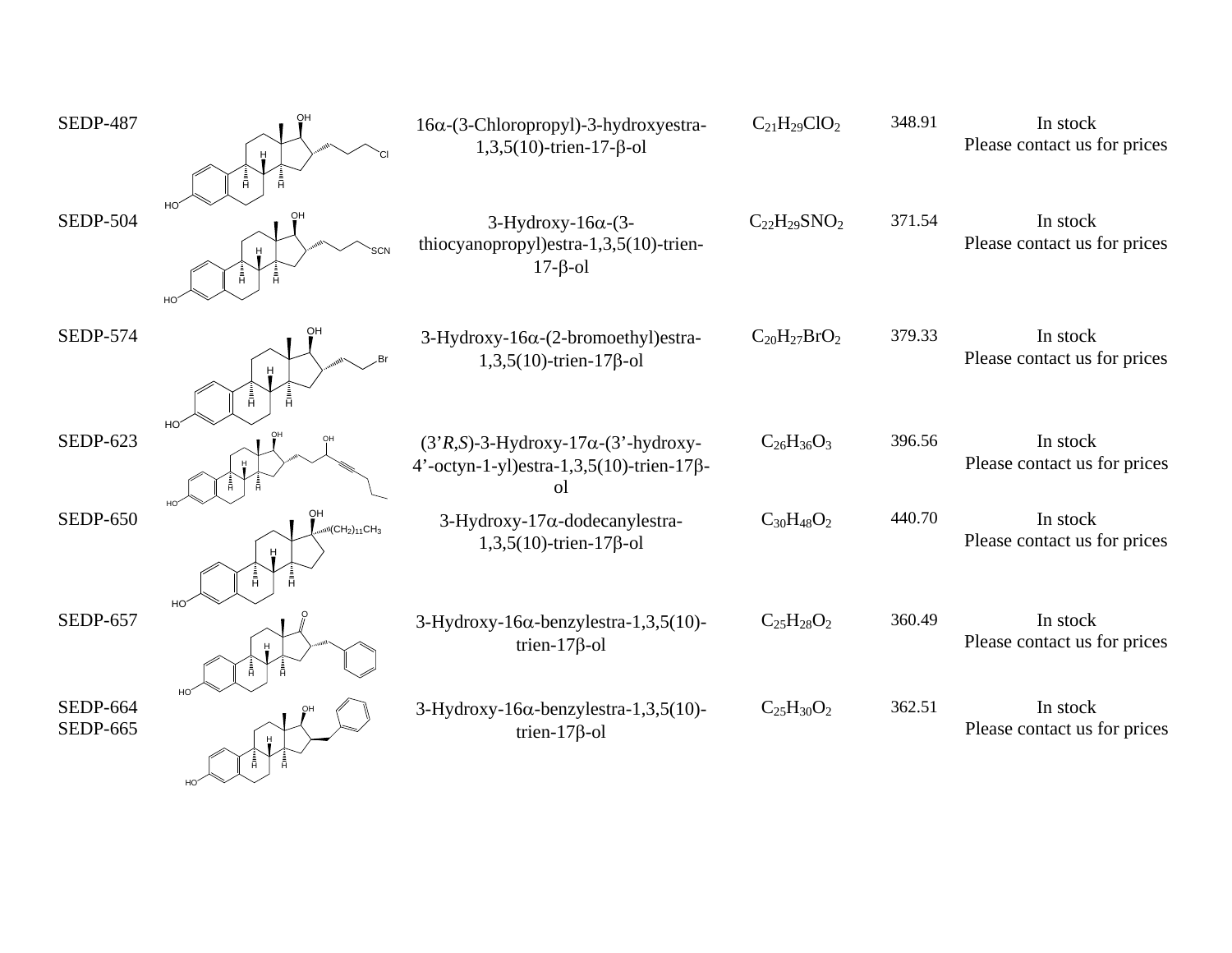| <b>SEDP-1281</b> | Ā.<br>Ĥ<br>H <sub>O</sub> | (4bS, 6aS, 6bR, 10aR, 11aS, 11bR)-2-<br>Hydroxy-6 $\alpha$ -methyl-<br>5,6,6a,6b,9,10,10a,11,11a,11b, 1,2,13-<br>dodecahydronaphtho<br>$[2', 1':4, 5]$ indeno $[1, 2-b]$ pyran-8(4bH)-<br>one | $C_{21}H_{26}O_3$    | 326.43 | In stock<br>Please contact us for prices |
|------------------|---------------------------|-----------------------------------------------------------------------------------------------------------------------------------------------------------------------------------------------|----------------------|--------|------------------------------------------|
| SEDP-<br>2224-1  |                           | $3-Hydroxy-16\beta-[3-(2-$<br>nitrophenyloxy)propyl]estra-1,3,5(10)-<br>trien- $17\beta$ -ol                                                                                                  | $C_{27}H_{33}NO_5$   | 451.56 | In stock<br>Please contact us for prices |
| SEDP-<br>2230-1  |                           | $3-Hydroxy-16\beta-[3-(2,6-$<br>dinitrophenyloxy)propyl]estra-<br>$1,3,5(10)$ -trien-17 $\beta$ -ol                                                                                           | $C_{27}H_{32}N_2O_7$ | 496.55 | In stock<br>Please contact us for prices |
| SEDP-<br>2254-1  |                           | $3-Hydroxy-16\beta-[3-(3,4-$<br>dinitrophenyloxy)propyl]estra-<br>$1,3,5(10)$ -trien-17 $\beta$ -ol                                                                                           | $C_{27}H_{32}N_2O_7$ | 496.56 | In stock<br>Please contact us for prices |
| $DPCO11-1$       | OH<br>HO <sup>-</sup>     |                                                                                                                                                                                               |                      |        | In stock<br>Please contact us for prices |
| <b>DPCO11-2</b>  | OН<br>HO                  |                                                                                                                                                                                               |                      |        | In stock<br>Please contact us for prices |
| DPCO11-3         | OH<br>HO <sup>-</sup>     |                                                                                                                                                                                               |                      |        | In stock<br>Please contact us for prices |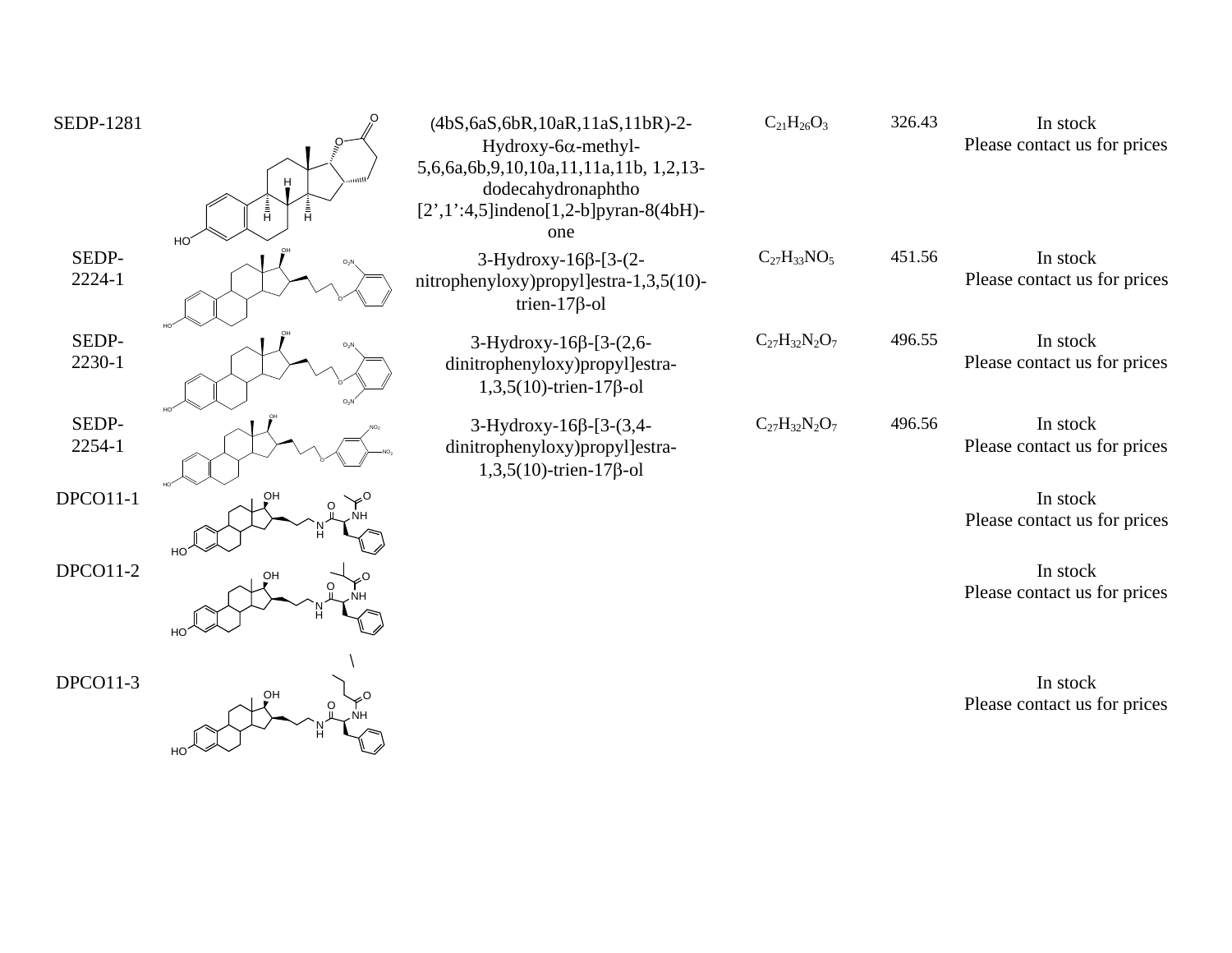

In stock Please contact us for prices

In stock Please contact us for prices

o and the stock of the stock of the stock of the stock of the stock of the stock of the stock of the stock of the stock of the stock of the stock of the stock of the stock of the stock of the stock of the stock of the stoc In stock Please contact us for prices

o and the state of the state of  $\ln$  stock Please contact us for prices

> In stock Please contact us for prices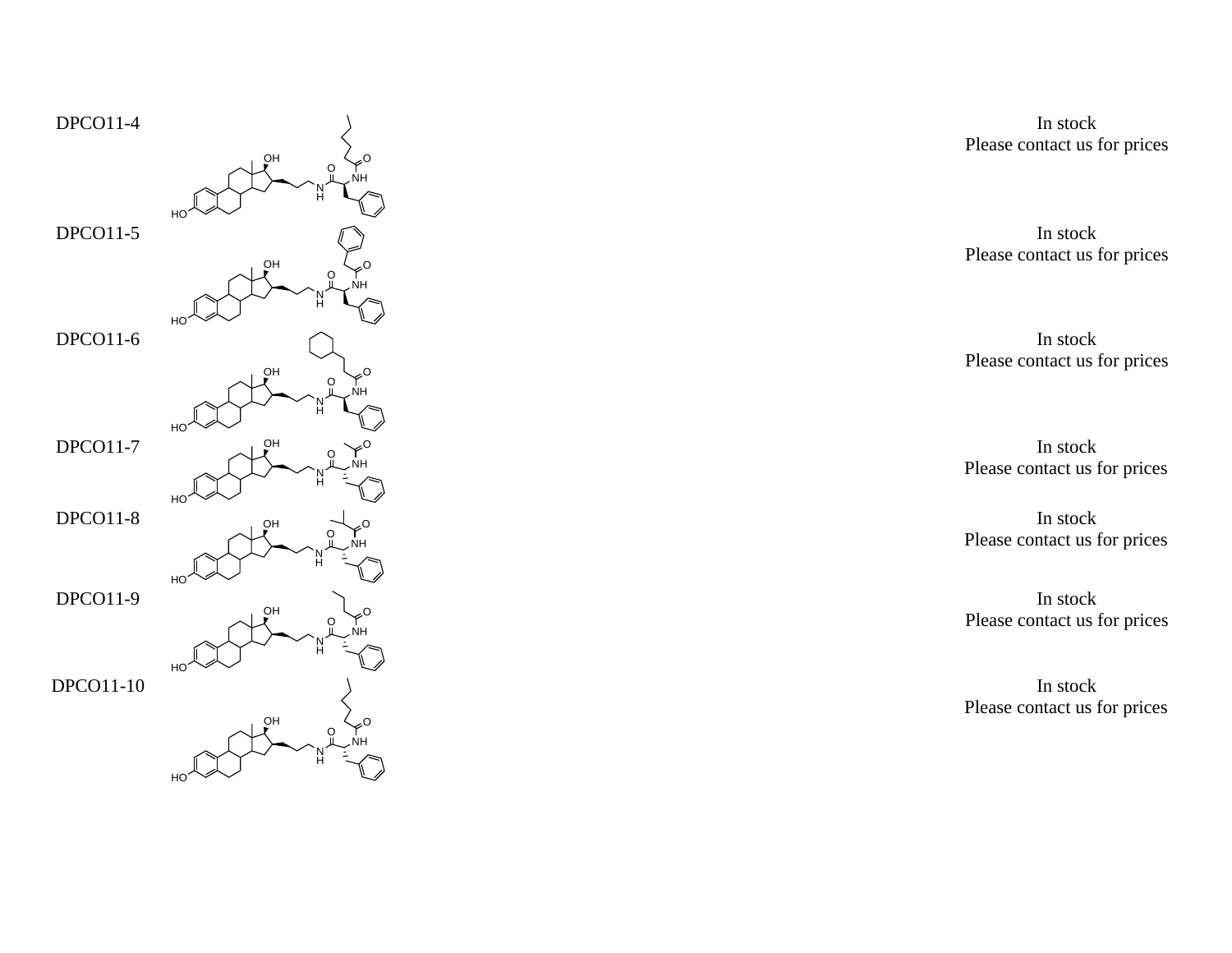

In stock Please contact us for prices

<u>o</u> and the stock of the stock of the stock of the stock of the stock of the stock of the stock of the stock of the stock of the stock of the stock of the stock of the stock of the stock of the stock of the stock of the st In stock Please contact us for prices

o and the state of the state of the state of the state of the state of the state of the state of the state of the state of the state of the state of the state of the state of the state of the state of the state of the stat Please contact us for prices

> In stock Please contact us for prices

> In stock Please contact us for prices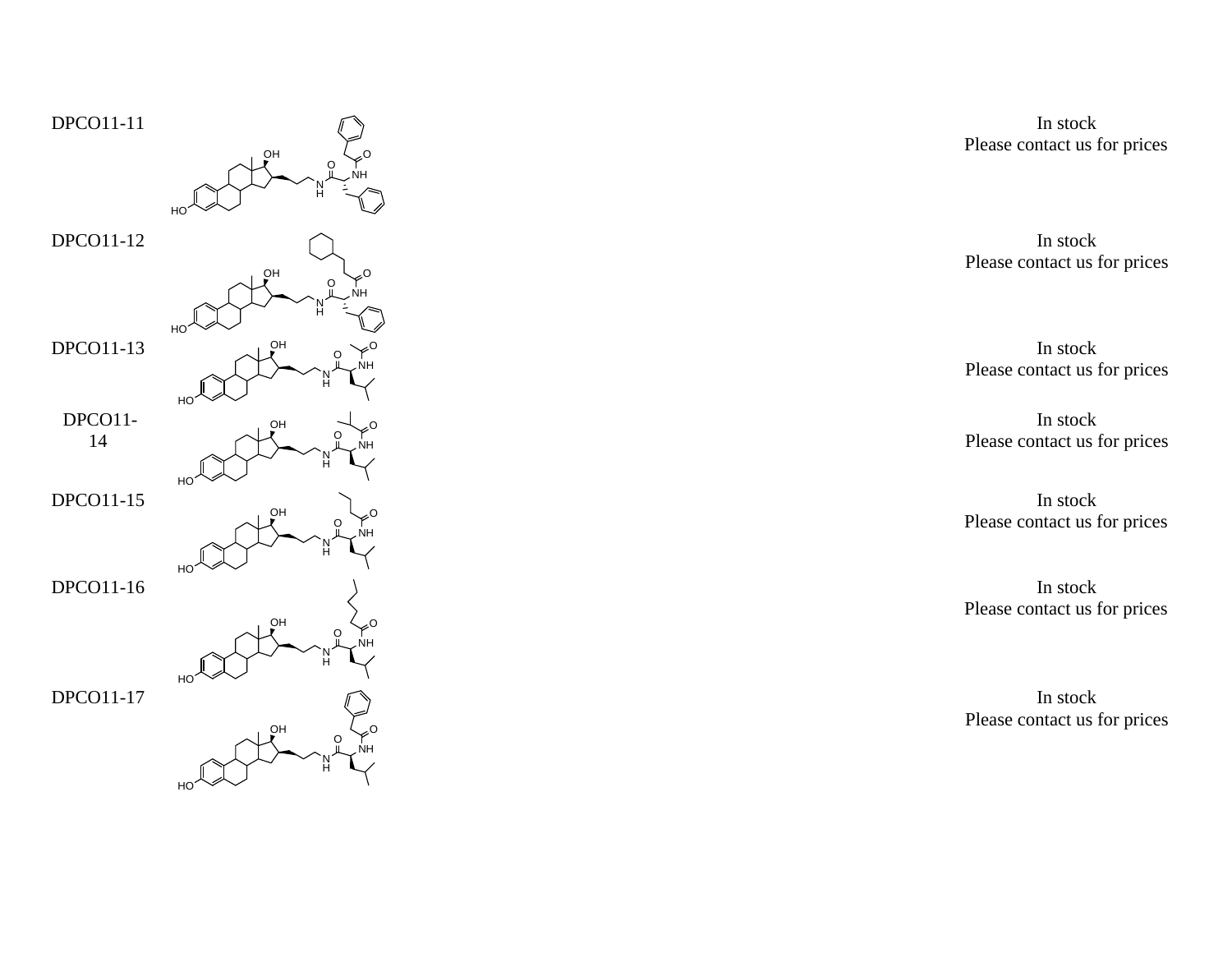

In stock Please contact us for prices

In stock Please contact us for prices

In stock Please contact us for prices

Please contact us for prices In stock

Please contact us for prices In stock

In stock Please contact us for prices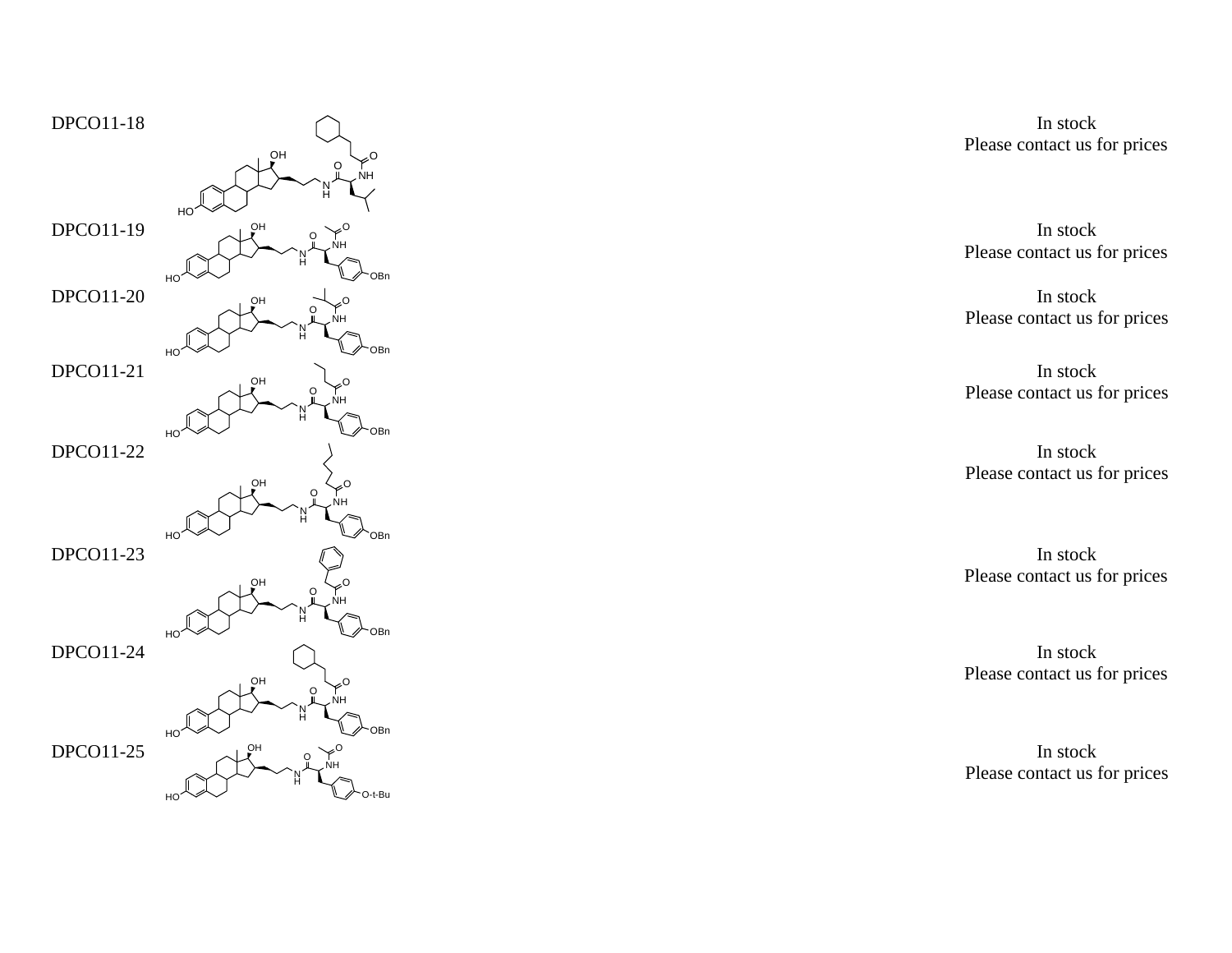

In stock Please contact us for prices

Please contact us for prices In stock

Please contact us for prices In stock

Please contact us for prices In stock

Please contact us for prices In stock

In stock Please contact us for prices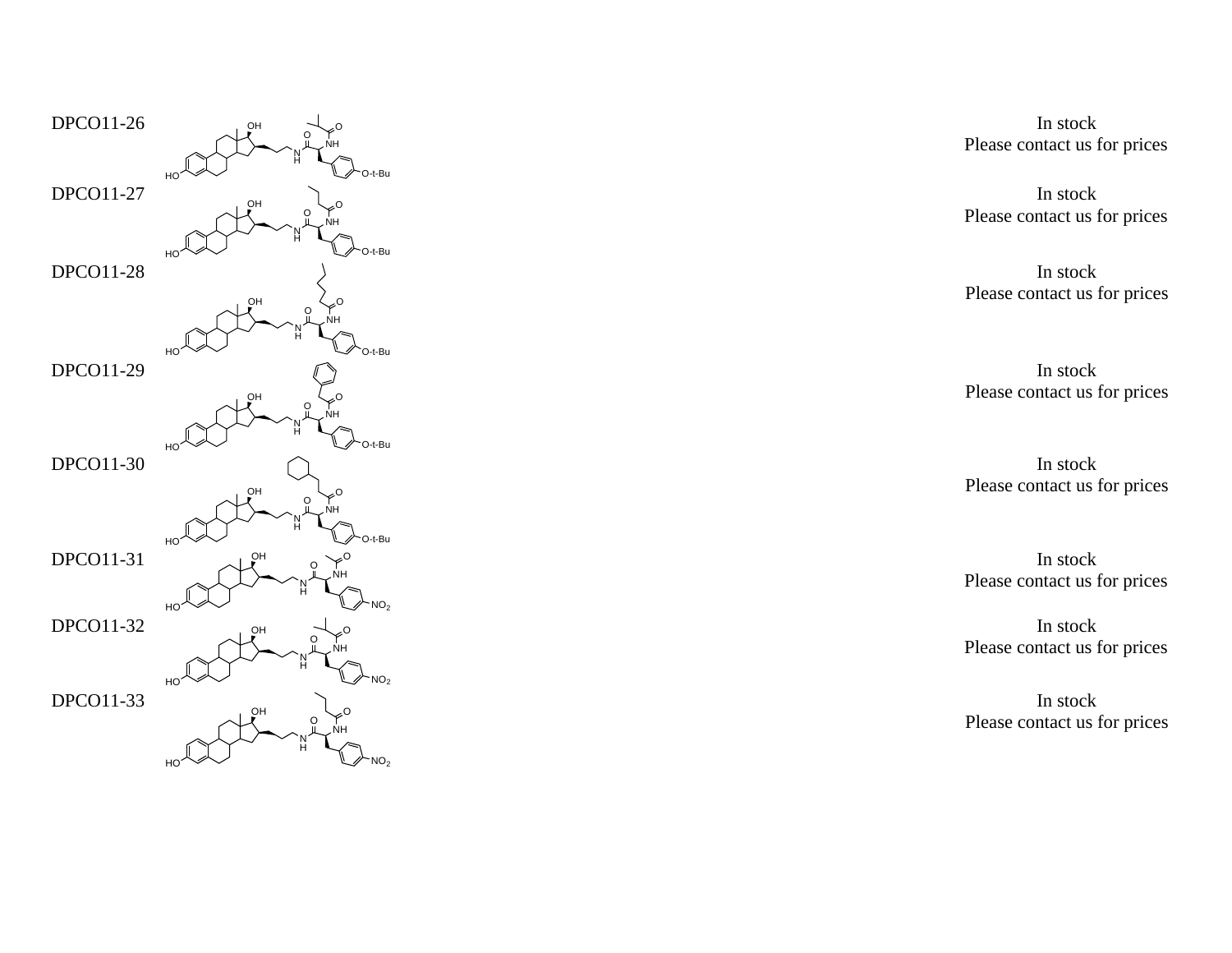

In stock Please contact us for prices

In stock Please contact us for prices

In stock Please contact us for prices

o and the state of the state of the state of the state of the state of the state of the state of the state of the state of the state of the state of the state of the state of the state of the state of the state of the stat Please contact us for prices

> In stock Please contact us for prices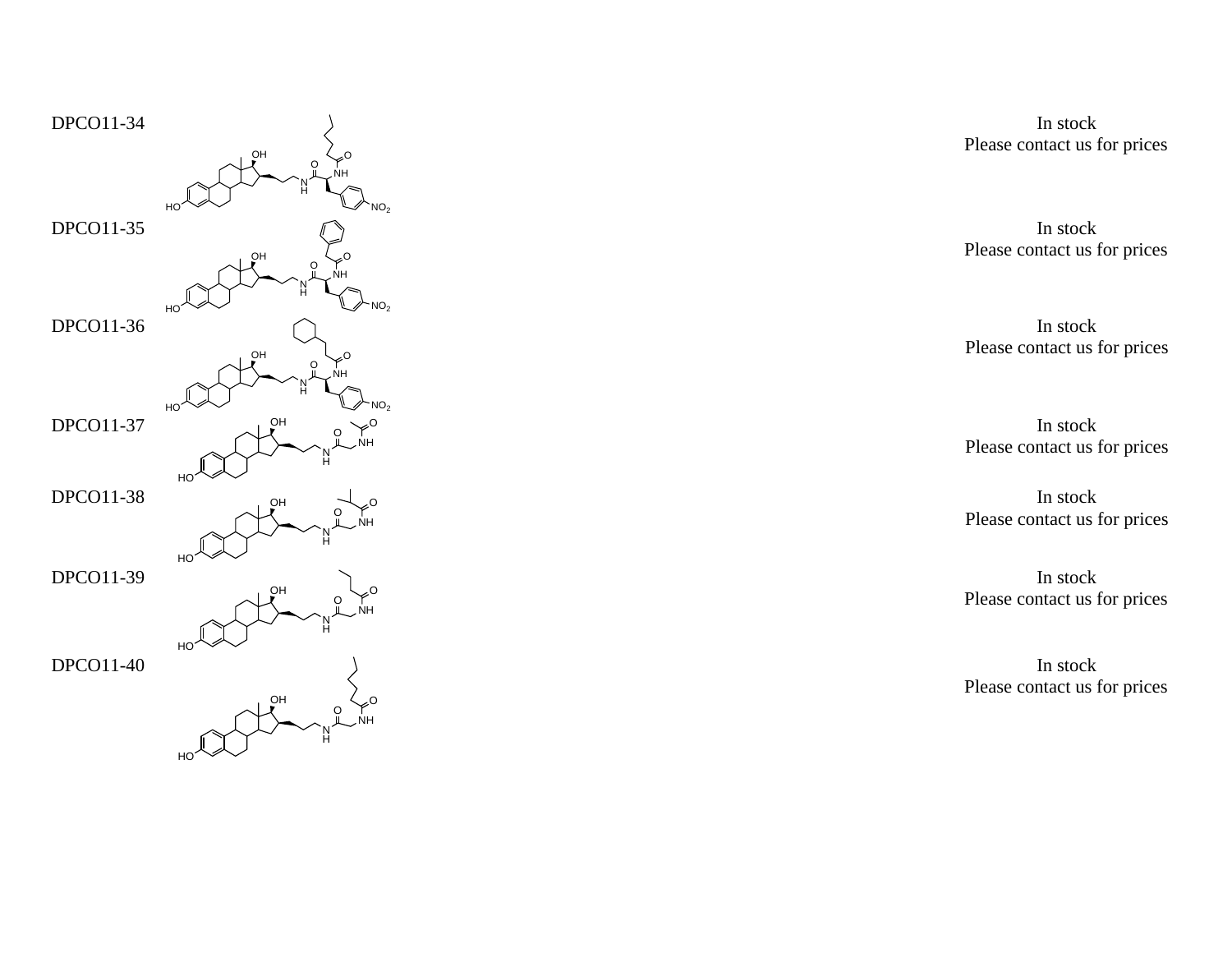

Please contact us for prices In stock

o and the stock of the stock of the stock of the stock of the stock of the stock of the stock of the stock of the stock of the stock of the stock of the stock of the stock of the stock of the stock of the stock of the stoc In stock Please contact us for prices

> Please contact us for prices In stock

> In stock Please contact us for prices

> In stock Please contact us for prices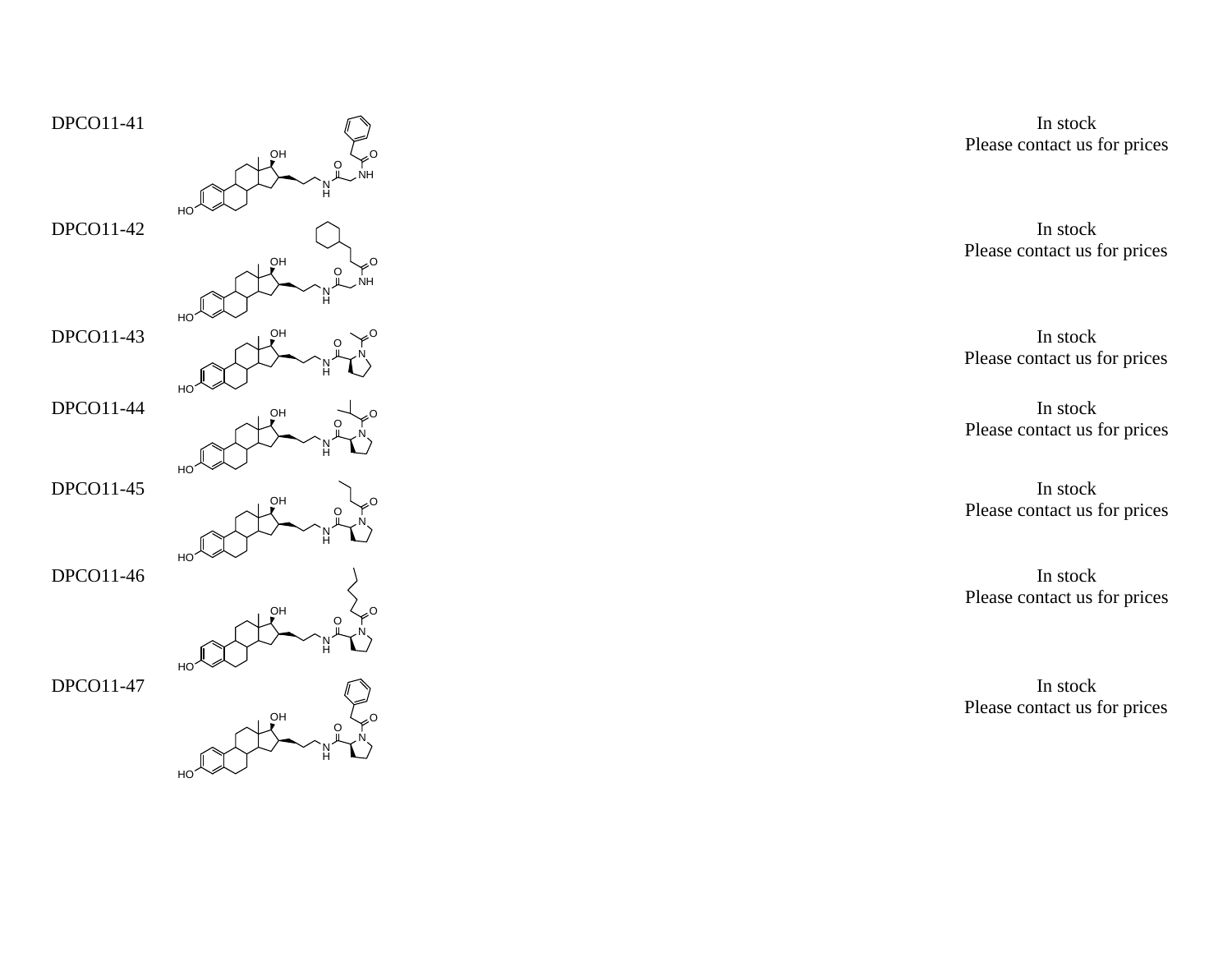

In stock Please contact us for prices

In stock Please contact us for prices

In stock Please contact us for prices

Please contact us for prices In stock

Please contact us for prices In stock

Please contact us for prices In stock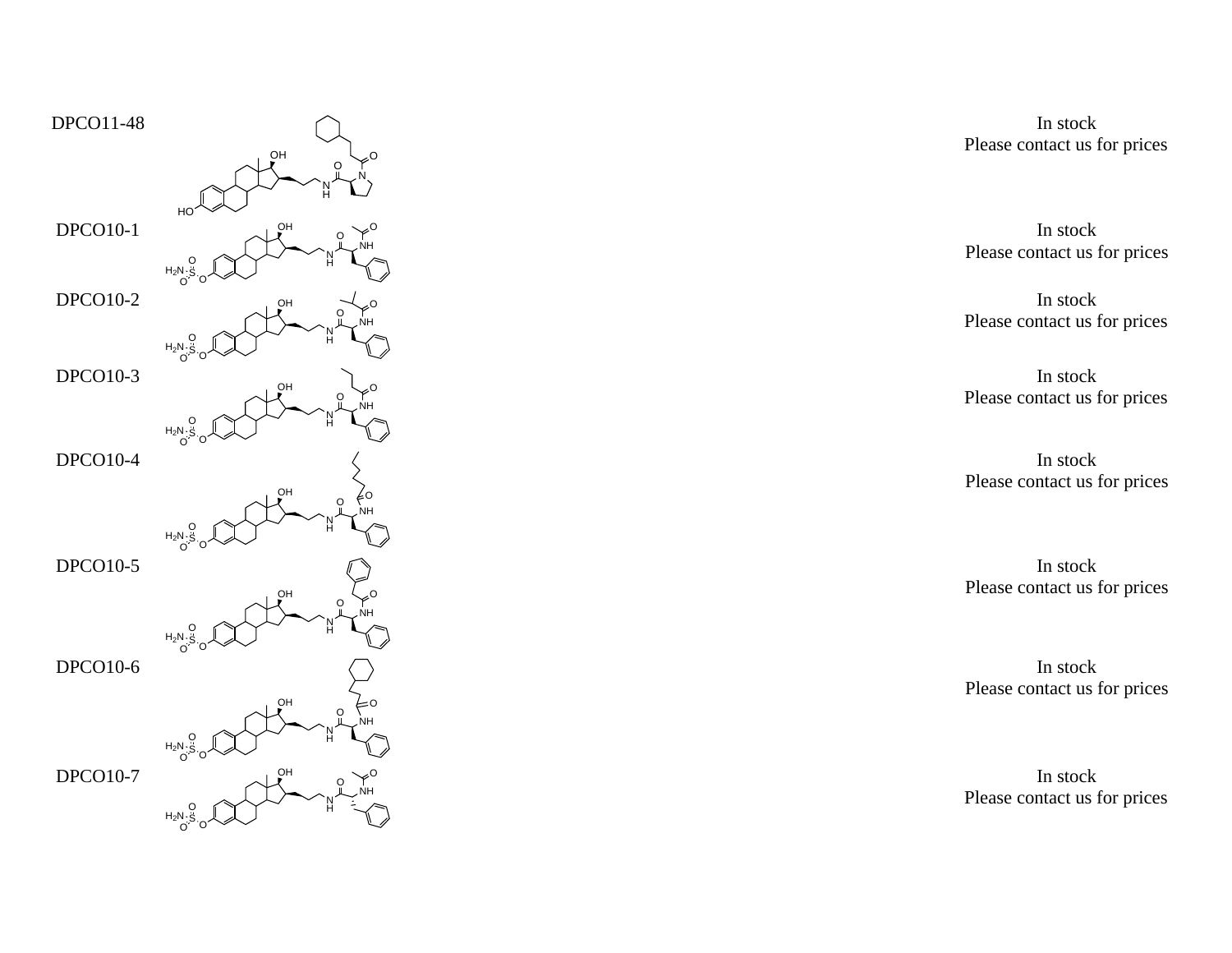

In stock Please contact us for prices

Please contact us for prices In stock

In stock Please contact us for prices

In stock Please contact us for prices

In stock Please contact us for prices

In stock Please contact us for prices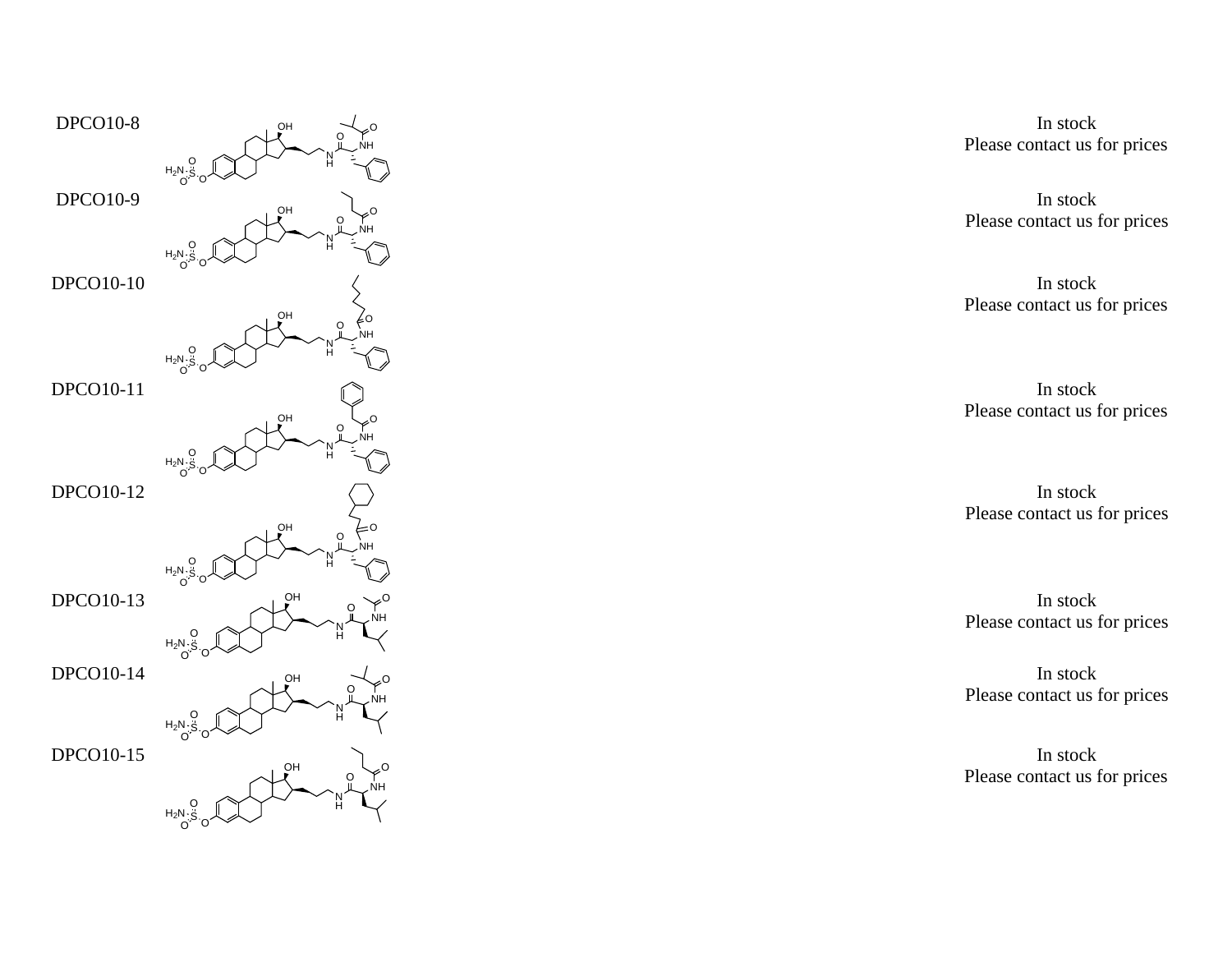

In stock Please contact us for prices

In stock Please contact us for prices

In stock Please contact us for prices

Please contact us for prices In stock

In stock Please contact us for prices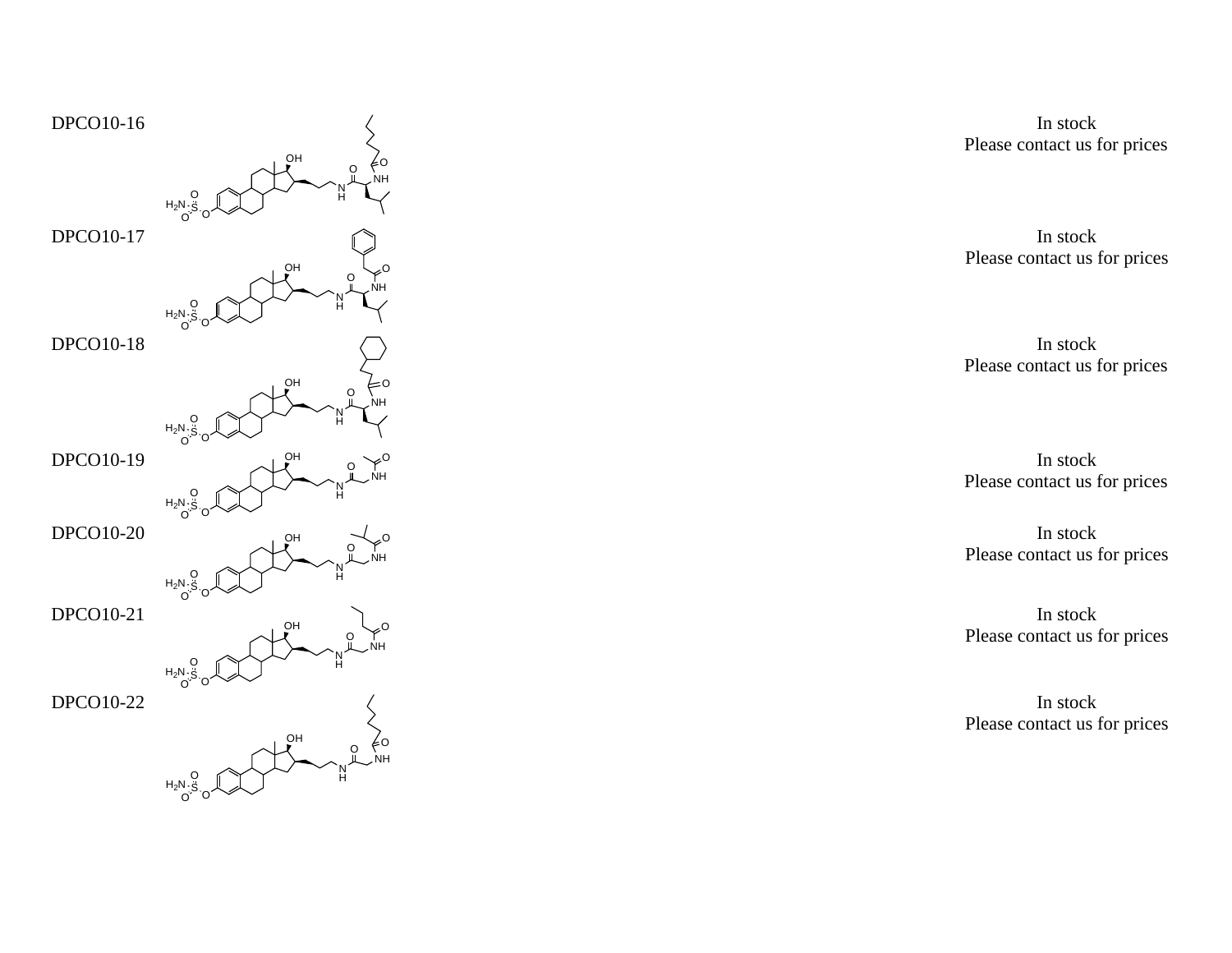

In stock Please contact us for prices

In stock Please contact us for prices

In stock Please contact us for prices

In stock Please contact us for prices

Please contact us for prices In stock

Please contact us for prices In stock

Please contact us for prices In stock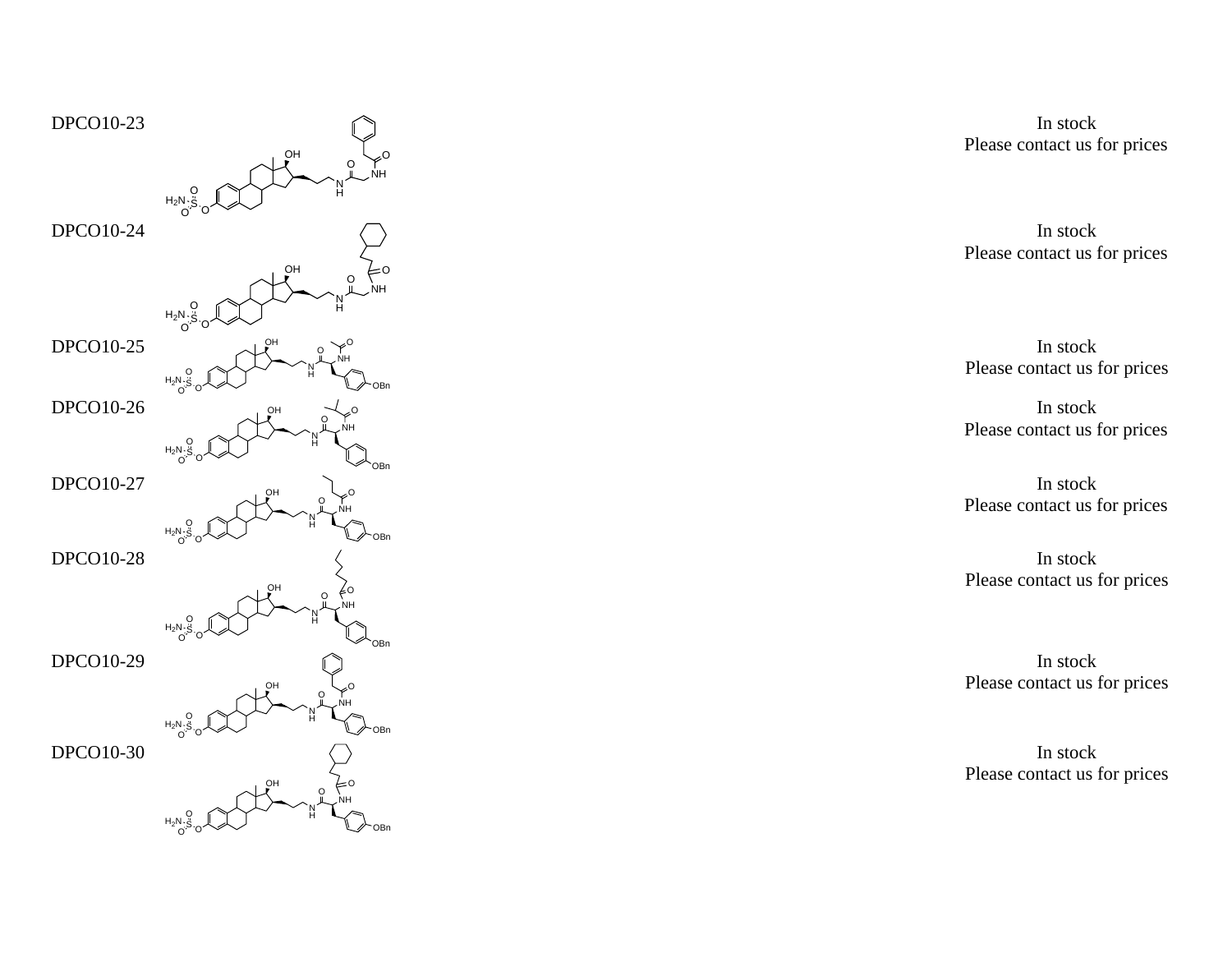

In stock Please contact us for prices

In stock Please contact us for prices

In stock Please contact us for prices

Please contact us for prices In stock

In stock Please contact us for prices

In stock Please contact us for prices

In stock Please contact us for prices

Please contact us for prices In stock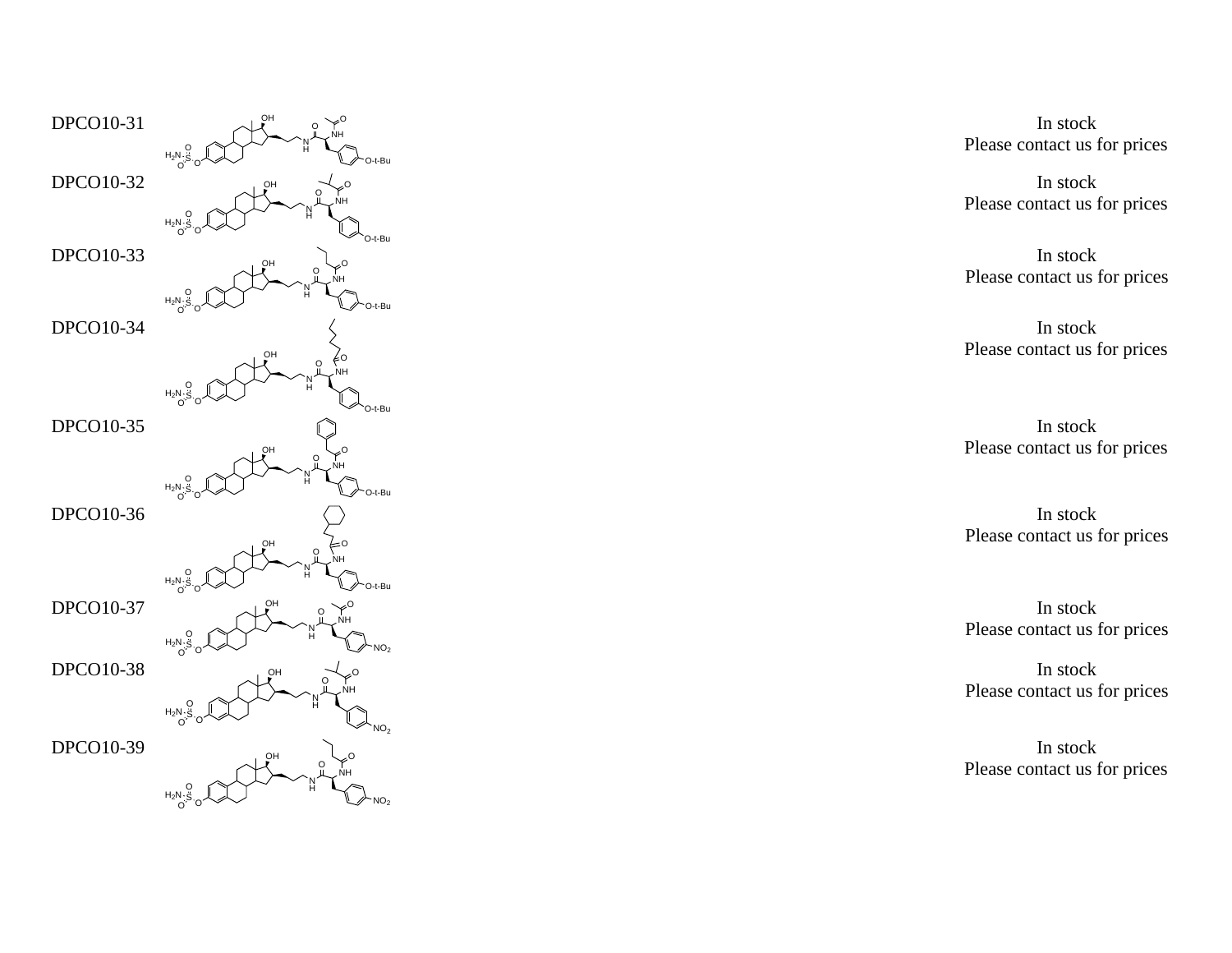

OHNHOONS O  $^{H_2N}$ O O

In stock Please contact us for prices

In stock Please contact us for prices

In stock Please contact us for prices

In stock Please contact us for prices

In stock Please contact us for prices

In stock Please contact us for prices